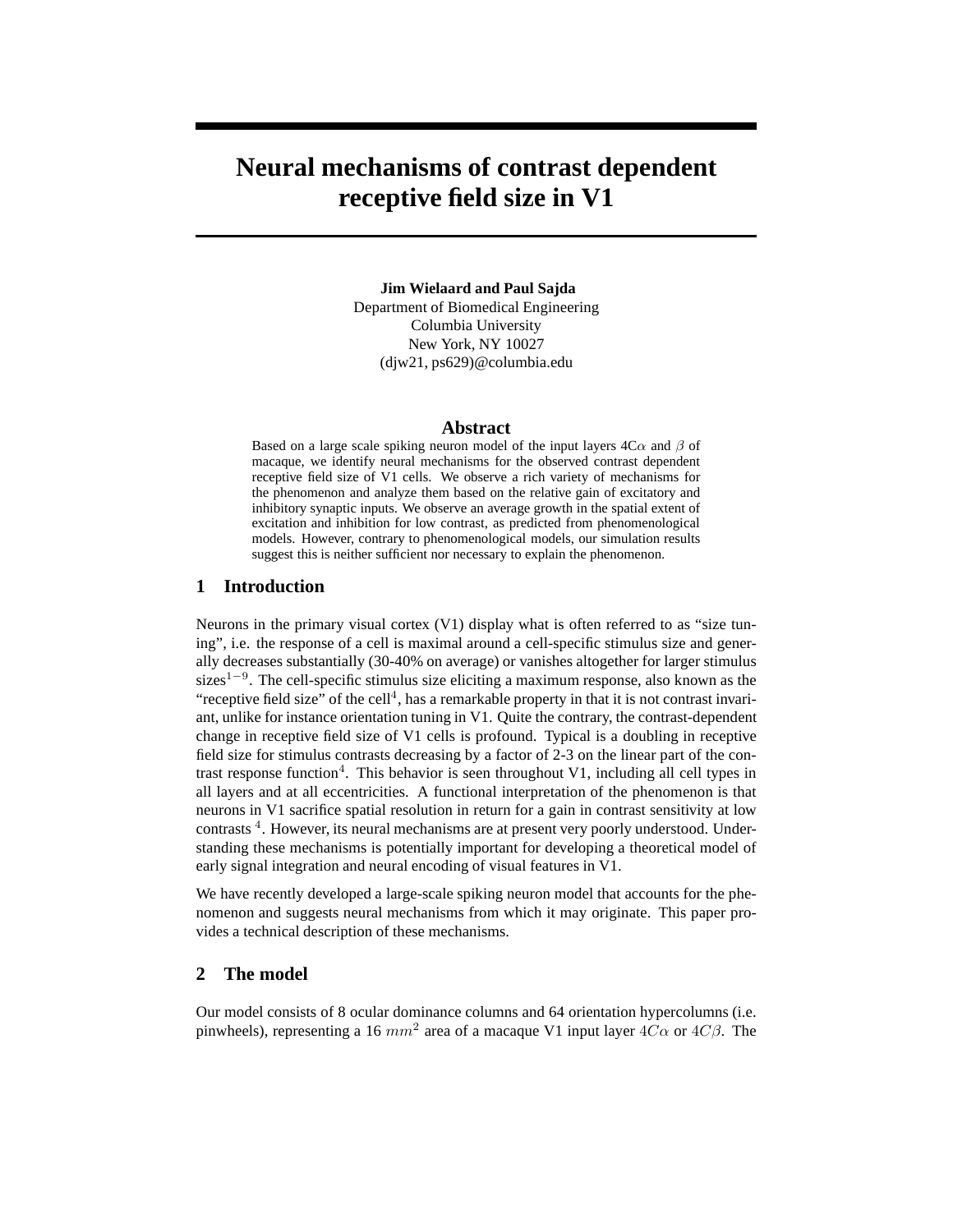model consists of approximately 65,000 cortical cells in each of the four configurations (see below), and the corresponding appropriate number of LGN cells. Our cortical cells are modeled as conductance based integrate-and-fire point neurons, 75% are excitatory cells and 25% are inhibitory cells. Our LGN cells are rectified spatio-temporal linear filters. The model is constructed with isotropic short-range cortical connections ( $< 500 \mu m$ ), realistic LGN receptive field sizes and densities, realistic sizes of LGN axons in V1, and cortical magnification factors and receptive field scatter that are in agreement with experimental observations.

Dynamic variables of a cortical model-cell i are its membrane potential  $v_i(t)$  and its spike train  $S_i(t) = \sum_k \delta(t - t_{i,k})$ , where t is time and  $t_{i,k}$  is its kth spike time. Membrane potential and spike train of each cell obey a set of  $N$  equations of the form

$$
C_i \frac{dv_i}{dt} = -g_{L,i}(v_i - v_L) - g_{E,i}(t, [\mathcal{S}]_E, \eta_E)(v_i - v_E)
$$

$$
-g_{I,i}(t, [\mathcal{S}]_I, \eta_I)(v_i - v_I), i = 1, ..., N.
$$
 (1)

These equations are integrated numerically using a second order Runge-Kutta method with time step 0.1 ms. Whenever the membrane potential reaches a fixed threshold level  $v_T$  it is reset to a fixed reset level  $v_R$  and a spike is registered. The equation can be rescaled so that  $v_i(t)$  is dimensionless and  $C_i = 1$ ,  $v_L = 0$ ,  $v_E = 14/3$ ,  $v_I = -2/3$ ,  $v_T = 1$ ,  $v_R = 0$ , and conductances (and currents) have dimension of inverse time.

The quantities  $g_{E,i}(t, \mathcal{S}|, \eta_E)$  and  $g_{I,i}(t, \mathcal{S}|, \eta_I)$  are the excitatory and inhibitory conductances of neuron  $i$ . They are defined by interactions with the other cells in the network, external noise  $\eta_{E(I)}$ , and, in the case of  $g_{E,i}$  possibly by LGN input. The notation  $[\mathcal{S}]_{E(I)}$ stands for the spike trains of all excitatory (inhibitory) cells connected to cell  $i$ . Both, the excitatory and inhibitory populations consist of two subpopulations  $\mathcal{P}_k(E)$  and  $\mathcal{P}_k(I)$ ,  $k = 0, 1$ , a population that receives LGN input  $(k = 1)$  and one that does not  $(k = 0)$ . In the model presented here 30% of both the excitatory and inhibitory cell populations receive LGN input. We assume noise, cortical interactions and LGN input act additively in contributing to the total conductance of a cell,

$$
g_{E,i}(t,[S]_E,\eta_E) = \eta_{E,i}(t) + g_{E,i}^{cor}(t,[S]_E) + \delta_i g_i^{LGN}(t)
$$

$$
g_{I,i}(t,[S]_I,\eta_I) = \eta_{I,i}(t) + g_{I,i}^{cor}(t,[S]_I) ,
$$
 (2)

where  $\delta_i = \ell$  for  $i \in {\mathcal{P}}_{\ell}(E), {\mathcal{P}}_{\ell}(I)$ ,  $\ell = 0, 1$ . The terms  $g_{\mu,i}^{cor}(t, {\mathcal{S}}]_{\mu}$  are the contributions from the cortical excitatory ( $\mu = E$ ) and inhibitory ( $\mu = I$ ) neurons and include only isotropic connections,

$$
g_{\mu,i}^{cor}(t,[S]_{\mu}) =
$$
  

$$
\int_{-\infty}^{+\infty} ds \sum_{k=0}^{1} \sum_{j \in \mathcal{P}_k(\mu)} C_{\mu',\mu}^{k',k}(||\vec{x}_i - \vec{x}_j||) G_{\mu,j}(t-s) S_j(s) ,
$$
 (3)

where  $i \in \mathcal{P}_{k'}(\mu')$  Here  $\vec{x}_i$  is the spatial position (in cortex) of neuron i, the functions  $G_{\mu,j}(\tau)$  describe the synaptic dynamics of cortical synapses and the functions  $\mathcal{C}^{k',k}_{\mu',\mu}(\tau)$ describe the cortical spatial couplings (cortical connections). The length scale of excitatory and inhibitory connections is about  $200 \mu m$  and  $100 \mu m$  respectively.

In agreement with experimental findings (see references in  $10$ ), the LGN neurons are modeled as rectified center-surround linear spatiotemporal filters. The LGN temporal kernels are modeled in agreement with  $^{11}$ , and the LGN spatial kernels are of center-surround type.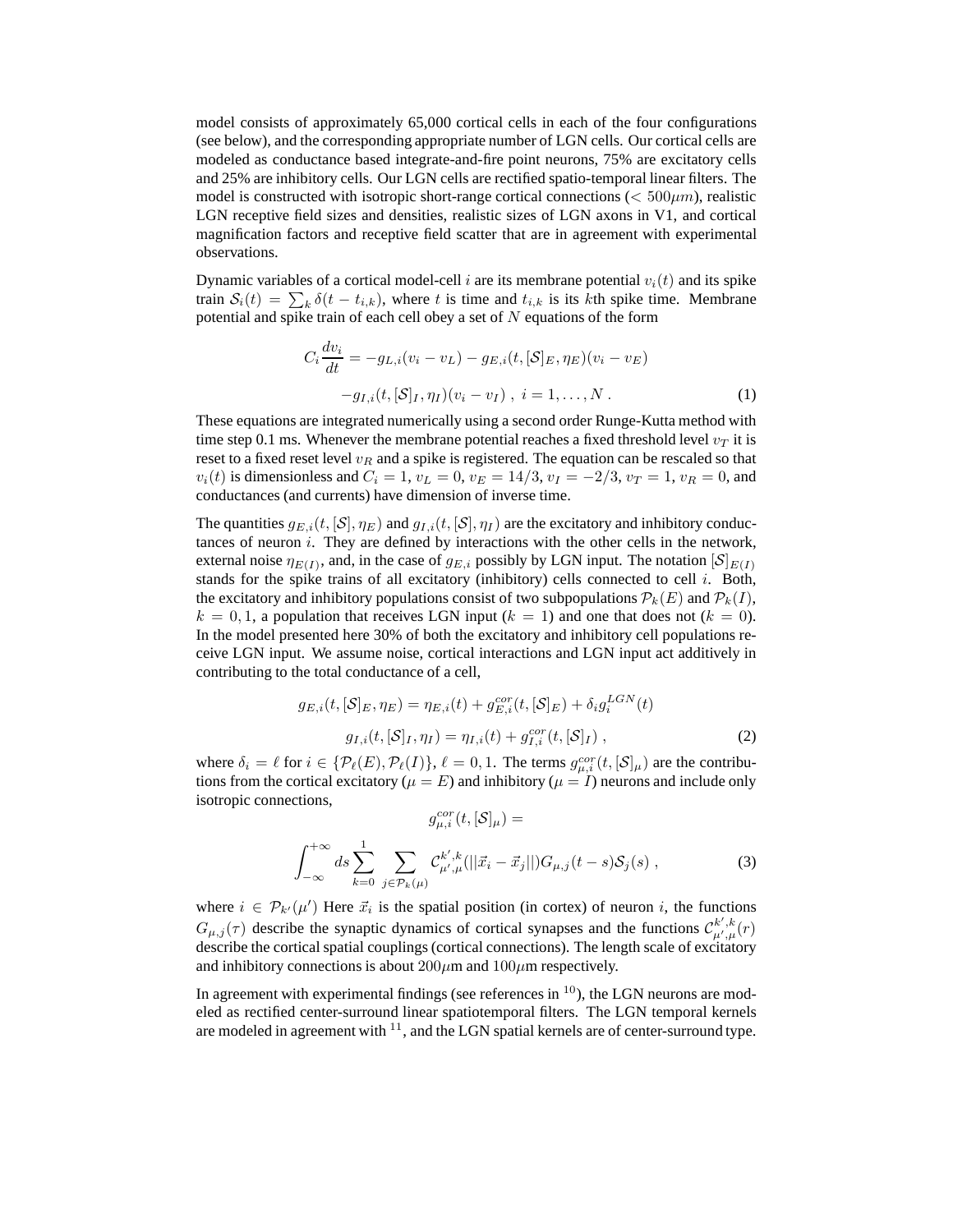An important class of parameters are those that define and relate the model's geometry in visual space and cortical space. Geometric properties are different for the two input layers  $4C\alpha$ ,  $\beta$  and depend also on the eccentricity. As said, contrast dependent receptive field size is observed to be insensitive to those differences<sup>4-6,8</sup>. In order to verify that our explanations are consistent with this observation, we have performed numerical simulations for four different sets of parameters, corresponding to the  $4C\alpha$ ,  $\beta$  layers at para-foveal eccentricities ( $< 5^{\circ}$ ) and at eccentricities around 10 $^{\circ}$ . These different model configurations are referred to as M0, M10, and P0, P10. Reported results are qualitatively similar for all four configurations unless otherwise noted. The above is only a very brief description of the model, the details can be found in  $12$ .

# **3 Visual stimuli and data collection**

The stimulus used to analyze the phenomenon is a drifting grating confined to a circular aperture, surrounded by a blank (mean luminance) background. The luminance of the stimulus is given by  $I(\vec{y}, t) = I_0(1 + \epsilon \cos(\omega t - \vec{k} \cdot \vec{y} + \phi))$  for  $||\vec{y}|| \le r_A$  and  $I(\vec{y}, t) = I_0$ for  $||\vec{y}|| > r_A$ , with average luminance  $I_0$ , contrast  $\epsilon$ , temporal frequency  $\omega$ , spatial wave vector  $k$ , phase  $\phi$ , and aperture radius  $r_A$ . The aperture is centered on the receptive field of the cell and varied in size, while the other parameters are kept fixed and set to preferred values. All stimuli are presented monocularly. Samples consisting of approximately 200 cells were collected for each configuration, containing about an equal number of simple and complex cells. The experiments were performed at "high" contrast,  $\epsilon = 1$ , and "low" contrast,  $\epsilon = 0.3$ .

## **4 Approximate model equations**

We find that, to good approximation, the membrane potential and instantaneous firing rate of our model cells are respectively<sup>12,13</sup>

$$
\langle v_k(t,r_A) \rangle \approx V_k(r_A,t) \equiv \frac{\langle I_{D,k}(t,r_A) \rangle}{\langle g_{T,k}(t,r_A) \rangle}, \qquad (4)
$$

$$
\langle \mathcal{S}_k(t,r_A) \rangle \approx f_k(t,r_A) \equiv \delta_k \left[ \langle I_{D,k}(t,r_A) \rangle - \langle g_{T,k}(t,r_A) \rangle - \Delta_k \right]_+, \quad (5)
$$

where  $[x]_+ = x$  if  $x \ge 0$  and  $[x]_+ = 0$  if  $x \le 0$ , and where, the gain  $\delta_k$  and threshold  $\Delta_k$ do not depend on the aperture radius  $r_A$  for most cells. The total conductance  $g_{T,k}(t, r_A)$ and difference current  $I_{D,k}(t, r_A)$  are given by

$$
g_{T,k}(t,r_A) = g_L + g_{E,k}(t,[S]_E,r_A) + g_{I,k}(t,[S]_I,r_A)
$$
\n(6)

$$
I_{D,k}(r_A, t) = g_{E,k}(t, [\mathcal{S}]_E, r_A) V_E - g_{I,k}(t, [\mathcal{S}]_I, r_A) |V_I|.
$$
 (7)

#### **5 Mechanisms of contrast dependent receptive field size**

From Eq. (4) and (5) it follows that a change in receptive field size in general results from a change in behavior of the relative gain,

$$
G(r_A) = \frac{\partial g_E/\partial r_A}{\partial g_I/\partial r_A} \,. \tag{8}
$$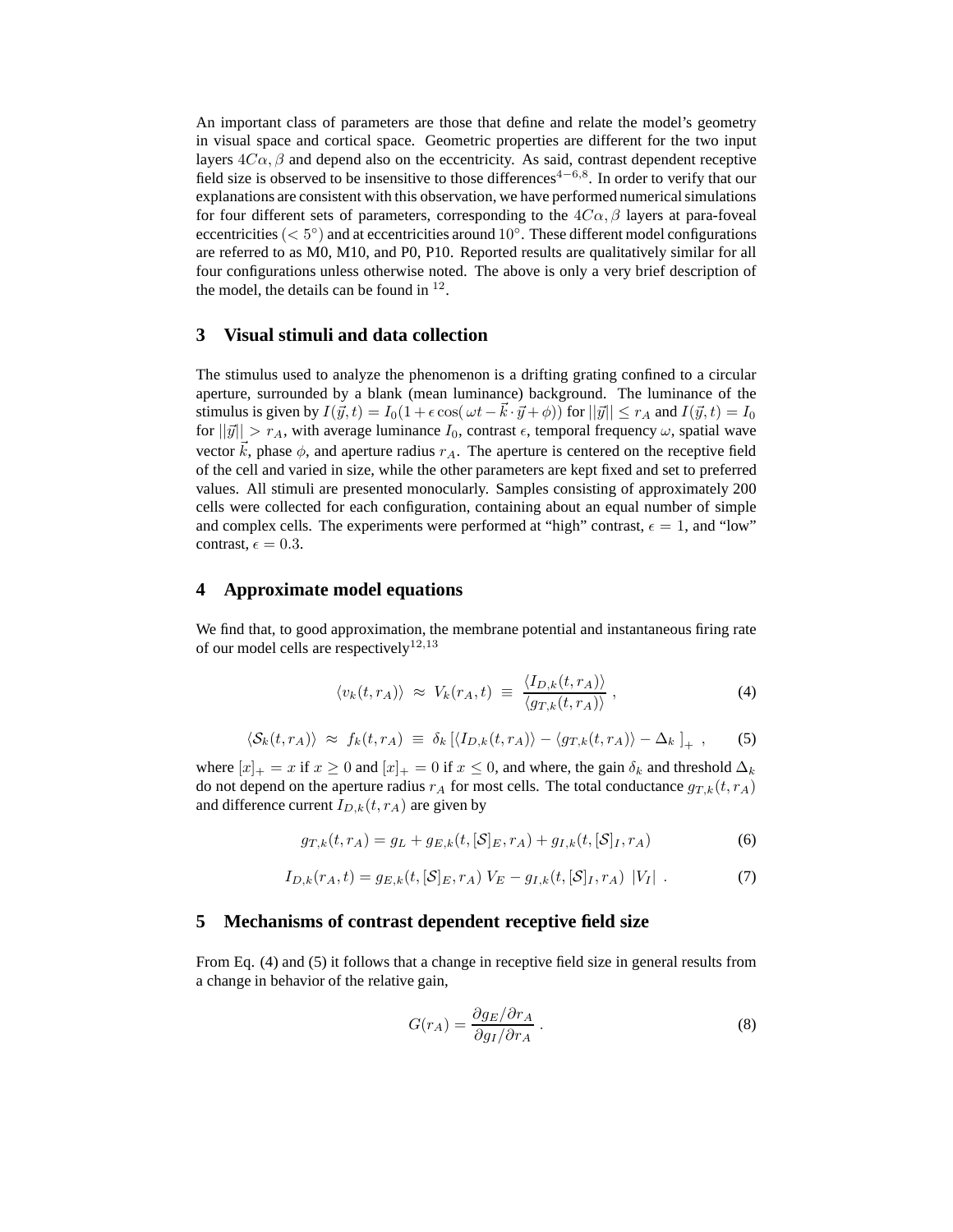

Figure 1: Two example cells, an M0 simple cell which receives LGN input (top) and an M10 complex cell which does not (bottom). (column 1) Responses as function of aperture size. Mean responses are plotted for the complex cell, first harmonic for the simple cell. Apertures of maximum of responses (i.e. receptive field sizes) are indicated with asterisks (dark=high contrast, light=low contrast). (column 2) Conductances for high contrast at apertures near the maximum responses. Conductances are displayed as nine (top) and eleven (bottom) sub-panels giving the cycle-trial averaged conductances as a function of time (relative to cycle) and aperture size. (column 3) Conductances for low contrast at apertures near the maximum responses. Asterisks in the conductance figures (columns 2 and 3) indicate corresponding apertures of maximum response (column 1)

Note that this is a rather different parameter than the "surround gain" parameter  $(k<sub>s</sub>)$  used in the ratio-of-Gaussians (ROG) model<sup>8</sup>–e.g. unlike for  $k_s$ , there is no one-to-one relationship between  $G(r_A)$  and the degree of surround suppression. Qualitatively, the conductances show a similar dependence on aperture size as the membrane potential responses and spike responses, i.e. they display surround suppression as well  $^{12}$ . Receptive field sizes based on these conductances are a measure of the spatial summation extent of excitation and inhibition.

An obvious way to change the behavior of  $G$ , and consequently the receptive field size, is to change the spatial summation extent of  $g_E$  and/or  $g_I$ . However this is not strictly necessary. For example, other possibilities are illustrated by the two cells in Fig. 1. These cells show, both in spike and membrane potential responses, a receptive field growth of a factor of 2 (top) and 3 (bottom) at low contrast. However, for both cells the spatial summation extent of excitation at low contrast is one aperture less than at high contrast.

In a similar way as for spike train responses, we also obtained receptive field sizes for the conductances. As do spike responses (Fig. 2A), both excitation and inhibition (Fig. 2B&C) also show, on the average, an increase in their spatial summation extent as contrast is decreased, but the increase is in general smaller than what is seen for spike responses, particularly for cells that show significant receptive field growth. For instance, we see from Figure 2B and C that for cells in the sample with receptive field growths  $\sim$  2 or greater, the growth for the conductances is always considerably less than the growth based on spike responses. Expressed more rigorously, a Wilcoxon test on ratio of growth ratios larger than unity gives  $p < 0.05$  (all cells, excitation, Fig. 2B),  $p < 0.15$  (all cells, inhibition, Fig. 2C),  $p < 0.001$  (cells with receptive field growth rate  $r_{+}/r_{-} > 1.5$ , both excitation and inhibition.) Although some increase in the spatial summation extent of excitation and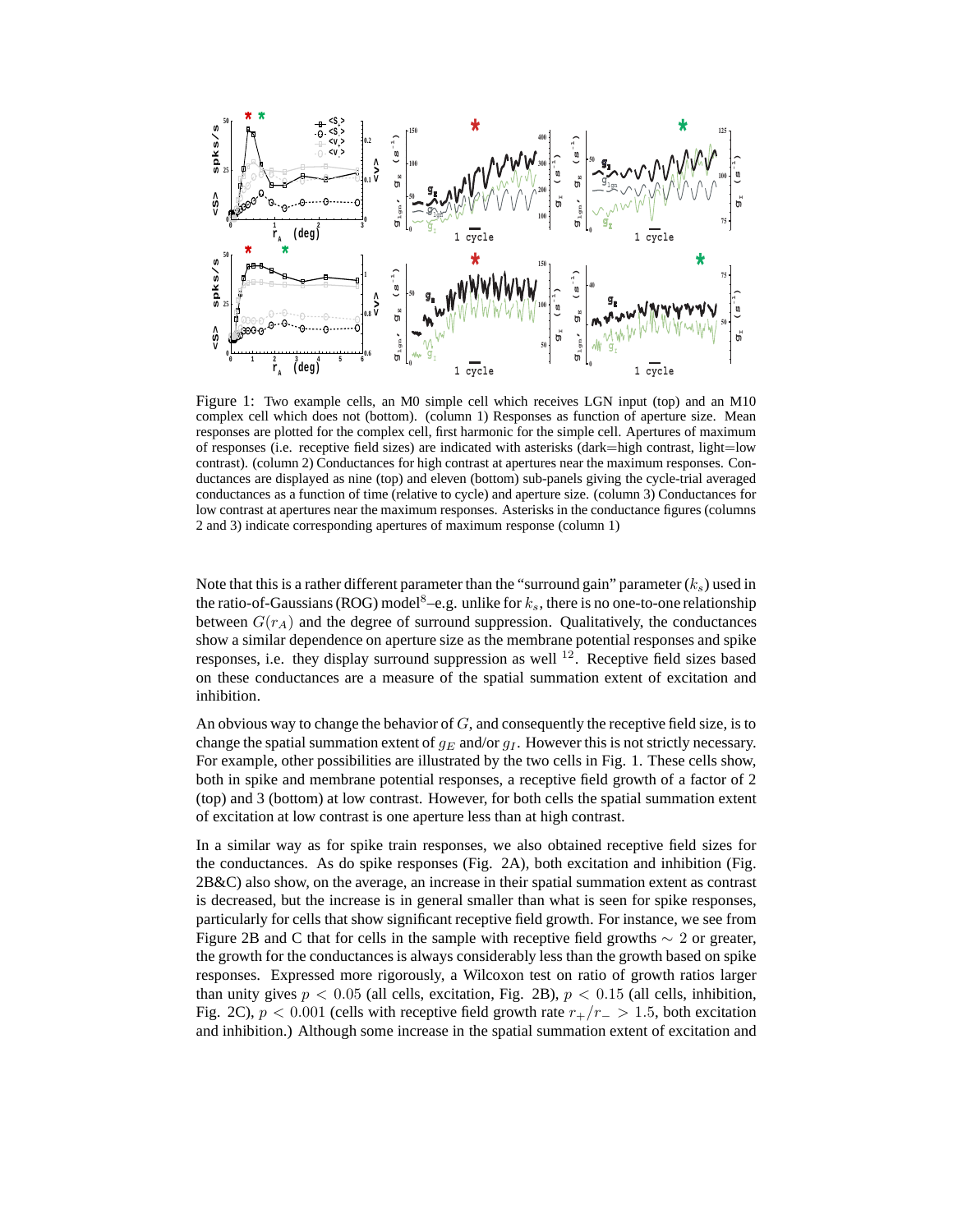inhibition is in general the rule, this increase is rather arbitrary and bears not much relation with the receptive field growth based on spike responses. The same conclusions follow from membrane potential responses (not shown).



Figure 2: (A) Joint distribution of high and low contrast receptive field sizes,  $r_+$  and  $r_-$ , based on spike responses. All scales are logarithmic, base 10. All distributions are normalized to a peak value of one. Receptive field growth at low contrast is clear. Average growth ratio is 1.9 and is significantly greater than unity (Wilcoxon test,  $p < 0.001$ ). (B & C) Joint distributions of receptive field growth and growth of spatial summation extent of excitation (B) and inhibition (C) (computed as ratios). There is no simple relation between receptive field growth and the growth of the spatial summation extent of excitatory or inhibitory inputs. For cells in the sample with larger receptive field growths (factor of ∼ 2 or greater) this growth is always considerably larger than the growths of their excitatory and inhibitory inputs.

Fig. 2 thus demonstrates that, contrary to what is predicted by the difference-of-Gaussians (DOG)  $<sup>4</sup>$  and ROG models  $<sup>8</sup>$  (see Discussion), a growth of spatial summation extent of</sup></sup> excitation (and/or inhibition) at low contrast is neither sufficient nor necessary to explain the receptive field growth seen in spike responses. Membrane potential responses give the same conclusion. The fact that a change in receptive field size can take place without a change in the spatial summation extent of  $g_E$  or  $g_I$  can be illustrated by a simple example.

Consider a situation where both  $g_E$  and  $g_I$  have their maximum at the same aperture size  $r_E = r_I = r_{\star}$  and are monotonically increasing for  $r_A < r_{\star}$  and monotonically decreasing for  $r_A > r_{\star}$ , as depicted in Fig. 3. We can distinguish three classes with respect to the relative location of the maxima in spike responses  $r_S$  and the conductances  $r_{\star}$ , namely {X:  $r_S < r_{\star}$ ,  $\{Y: r_S = r_{\star}\}\$  and  $\{Z: r_S > r_{\star}\}\$ . It follows from (5) that if we define the



Figure 3: Schematic illustration of mechanisms for receptive field growth under equal and constant spatial summation extent of the conductances ( $r_E = r_I = r_{\star}$ ).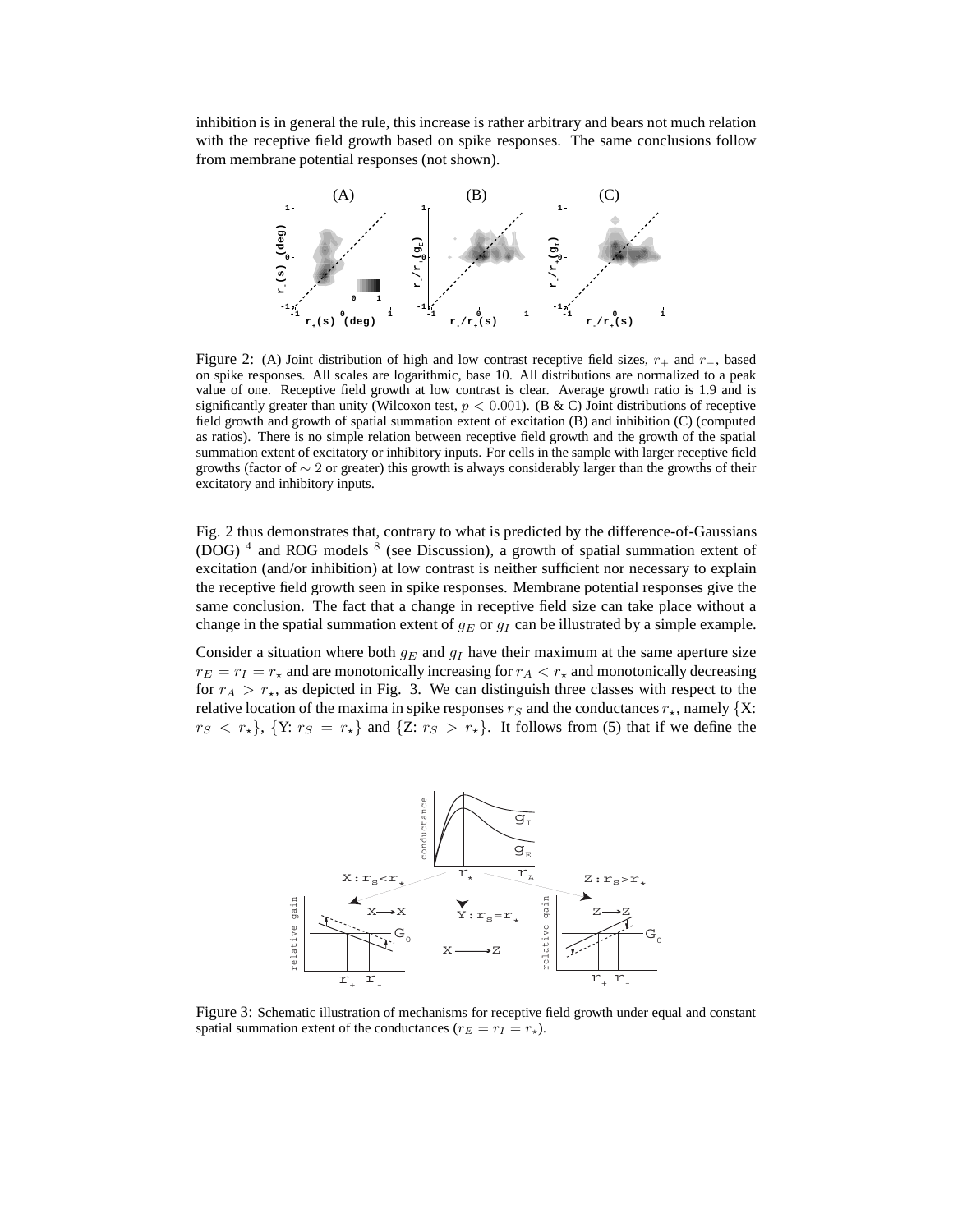

Figure 4: (A) Distributions of the relative positions of the maxima (receptive field sizes) of spike responses  $r_S$  and conductances  $r_E$  and  $r_I$ , for the M0 configuration. A division is made with respect to the maxima in the conductances, this corresponds to the left ( $r_E = r_I$ ), central ( $r_E > r_I$ ), and right  $(r_E < r_I)$  part of the figure. Each panel is further subdivided with respect to the maximum in the spike response  $r_S$ . Upper histograms are for all cells in the sample, lower histograms are for cells that have receptive field growth  $r_{-}/r_{+} > 1.5$ . Unfilled histograms are for high contrast, shaded histograms are for low contrast. (B) Prevalence of transitions between positions of maxima in spike responses and excitatory conductances (left) and in spike responses and inhibitory conductances (right) for a high  $\rightarrow$  low contrast change. See text for definitions of X, Y, Z classes. Data are evaluated for all cells (unfilled histograms) and for cells with a receptive field growth  $r_{-}/r_{+} > 1.5$  (shaded histograms).

parameter  $G_0(v) = (|v_I| + v)/(v_E - v)$  then we can characterize the difference between classes X and Z by the way that G crosses  $G<sub>0</sub>(1)$  around  $r<sub>S</sub>$  as depicted in Fig. 3. For class Y the parameter G is not of any particular interest as it can assume arbitrary behavior around  $r<sub>S</sub>$ . It follows from (4) that similar observations hold for the maximum in the membrane potential  $r_v$  and we need simply to replace  $G_0(1)$  with  $G_0(v(r_v))$ . A growth of receptive field size can occur without any change in the spatial summation extent  $(r<sub>*</sub>)$  of the conductances. Suppose we wish to remain within the same class X or Z, then receptive field growth, can be induced, for instance, by an overall increase (X) or an overall decrease (Z) in relative gain  $G(r_A)$  as shown in Fig. 3 (dashed line). Receptive field growth also can be caused by more drastic changes in G so that the transitions  $X \to Y$ ,  $X \to Z$  or  $Y \to Z$ Z occur for a high  $\rightarrow$  low contrast change The situation is somewhat more involved when we allow for non-suppressed responses and conductances, and for different positions of the maxima of  $g_E$  and  $g_I$ , however, the essence of our conclusions remains the same.

Analysis of our data in the light of the above example is given in Fig. 4. Cells were classified (Fig. 4A) according to the relative positions of their maxima in spike response  $(r<sub>S</sub>)$  and excitatory  $(r_E)$  and inhibitory  $(r_I)$  conductances, using F0+F1 (i.e. mean response + first Fourier component of the response). Membrane potential responses yield similar results. Comparing this classification at high and low contrast we observe a striking difference for cells with significant receptive field growths, i.e. with growth ratios  $>1.5$  (Fig. 4A, bottom), indicative of  $X \to Y$ ,  $X \to Z$  and  $Y \to Z$  transitions (as discussed in the simplified example above). In this realistic situation there are of course many more transitions (i.e. 13<sup>2</sup>), however, that we indeed observe a prevalence for these transitions can be demonstrated in two ways using slightly modified definitions of the X,Y,Z classes. First (Fig. 4B, left), if we redefine the X,Y,Z classes with respect to  $r_S$  and  $r_E$  while ignoring  $r_I$ , i.e. {X:  $r_S < r_E$ , {Y:  $r_S = r_E$ } and {Z:  $r_S > r_E$ }, then the transition distribution for cells with significant receptive field growth shows that in about 60% of these cells a  $X \rightarrow Z$  or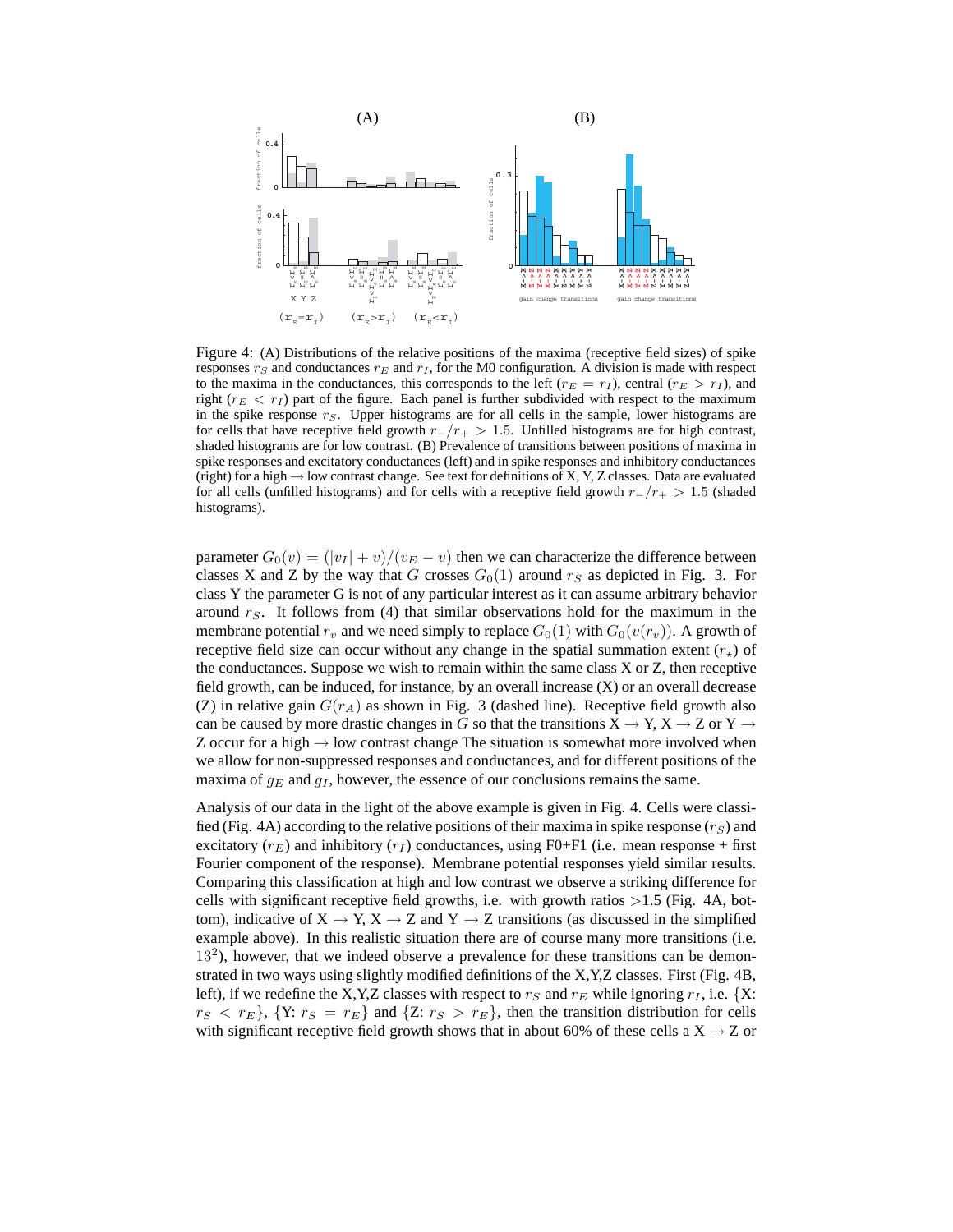$Y \rightarrow Z$  transition occurs. Taken together with the fact that roughly 10% of the cells with significant receptive field growth (Figure 4A, bottom) have  $r_I \leq r_S < r_E$  at high contrast and  $r_E < r_S \leq r_I$  at low contrast, we can conclude that for more than 50% of the cells with significant receptive field growth, a transition takes place from a high contrast RF size less or equal to the spatial summation extent of excitation and inhibition, to a low contrast receptive field size which exceeds both (by at least one aperture). Note that these transitions occur in addition to any growth of  $r_E$  or  $r_I$ . Secondly (Fig. 4B, right), the same conclusion is reached when we redefine the X,Y,Z classes with respect to  $r_S$  and  $r_I$  while ignoring  $r_E$  $({X: r<sub>S</sub> < r<sub>I</sub>}, {Y: r<sub>S</sub> = r<sub>I</sub>}$  and  ${Z: r<sub>S</sub> > r<sub>I</sub>}),$  Now a  $X \rightarrow Z$  or  $Y \rightarrow Z$  transition occurs in about 70% of the cells with significant receptive field growth, while about 20% of the cells with significant receptive field growth (Fig. 4A, bottom) have  $r_E \le r_S < r_I$ at high contrast and  $r_I < r_S \le r_E$  at low contrast. Finally, Fig. 4B also demonstrates the presence of a rich diversity in relative gain changes in our model, since all transitions (for all cells, unfilled histograms) occur with some reasonable probability.

## **6 Discussion**

The DOG model suggests that growth in receptive field size at low contrast is due to an increase of the spatial summation extent of excitation<sup>4</sup> (i.e. increase in the spatial extent parameter  $\sigma_E$ ). This was partially confirmed experimentally in cat primary visual cortex<sup>7</sup>. Although it has been claimed<sup>8</sup> that the ROG model could explain receptive field growth solely from a change in the relative gain parameter  $k<sub>s</sub>$ , we believe this is incorrect. Since there is a one-to-one relationship between  $k<sub>s</sub>$  and surround suppression, this would imply that contrast dependent receptive field size simply results from contrast dependent surround suppression, which contradicts experimental data $4.8$ . As does the DOG model, the ROG model, based on analysis of our data, also predicts that contrast dependent receptive field size is due to contrast dependence of the spatial summation extent of excitation. As we have shown, our simulations confirm an average growth of spatial summation extent of excitation (and inhibition) at low contrast. However, this growth is neither sufficient nor necessary to explain receptive field growth. For cells with significant receptive field growth,  $(r_{+}/r_{-} > 1.5)$  we were able to identify an additional property of the neural mechanisms. For more than 50% of such cells, a transition takes place from a high contrast RF size less or equal to the spatial summation extent of excitation and inhibition, to a low contrast receptive field size which exceeds both.

An important characteristic of our model is that it is not specifically designed to produce the phenomenon. Rather, the model parameters are set such that it produces realistic orientation tuning and a realistic distribution of response modulations in response to drifting gratings (simple & complex cells). Constructed in this way, our model then naturally produces a wide variety of realistic response properties, classical as well as extraclassical, including the phenomenon discussed here. A prominent feature of the mechanisms we suggest is that, contrary to common belief, they require neither the long-range lateral connections in V1  $^{14-18}$  nor extrastriate feedback  $^{6,8,19,20}$ . The average receptive field growth we see in our model is about a factor of two  $\overline{(r_-/r_+} \sim 2)$ . This is a little less than what is observed in experiments <sup>5,8</sup>. This leaves room for contributions from the LGN input. It seems reasonable to assume that contrast dependent receptive field size is not limited to V1 and is also a property of LGN cells. Somewhat surprisingly, this has to our knowledge not been verified yet for macaque. Contrast dependent receptive field size of LGN cells has been observed in marmoset and an average growth ratio at low contrast of 1.3 was reported $^{21}$ . Receptive field growth of LGN cells in some sense introduces an overall geometric scaling